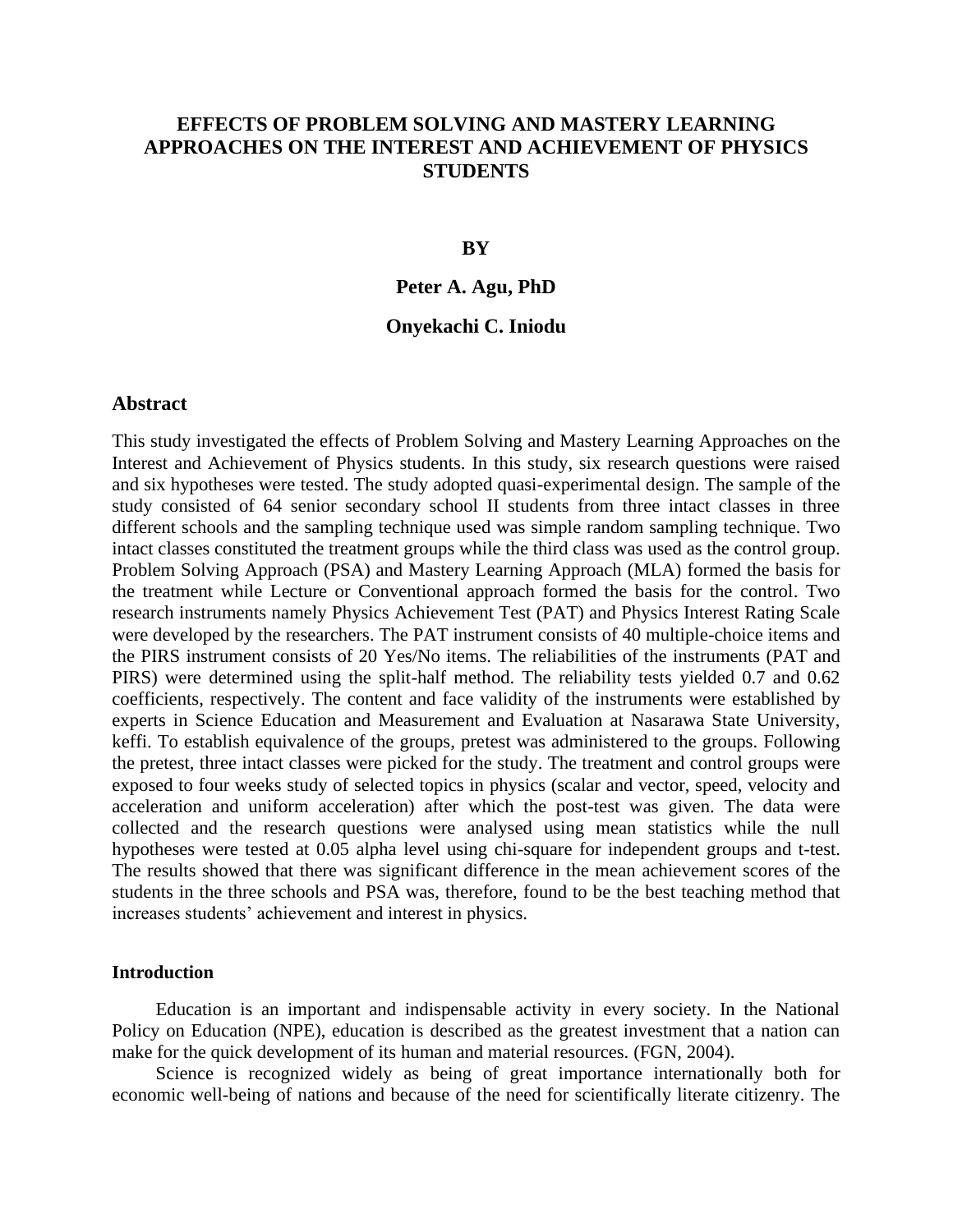knowledge of science and technology is therefore a requirement in all countries and all people globally due to the many challenges that are facing them (Wambugu and Changeiywo, 2007). These challenges according to them include emergences of new drugs resistant diseases, effects of genetic experimentation and engineering, ecological impact of modern technology, dangers of nuclear war and explosion and global warming among others. As a result, there are rapid changes taking place in industry, communication, agriculture and medicine. This science as an instrument of development plays a dominant role in bringing about these changes of advancing technological development, promoting national wealth, improving health and industrialization. Arising from all these important gains of science, there is therefore the need for effective science teaching and learning in our schools as sure means of achieving the much needed technological breakthrough in Nigeria. This can only be achieved by a meaningful means of impartation of knowledge through good teaching technique. It is only when knowledge is imparted through good technique and one makes sure that the learner has gained something useful which can make his/her experience relatively permanent that one can say that learning has taken place. In time past, the regular teaching method (Conventional teaching method) has remained the only teaching method in teaching the sciences. This method has not achieved the much needed scientific literacy among the Nigerian youths because of its theoretical nature. Most of the time, students are exposed to the sciences without practical involvement. The relevance of this Conventional method and its attendant criticism has not offered the much needed scientific and technological advancement (Agboghoroma, 2005).

The study of physics as a subject should be regarded as a necessary part of human endeavours. Unfortunately today, it is observed that many students have developed negative attitude towards the subject. It has become almost a general belief among students that physics is an abstract subject and hence too difficult to learn. Owolabi (2009) discovered that the rate of failure in the subject at the senior's secondary school external examination is alarming and reduction in the number of students offering the subject over the years call for concern. Mtsem (2011) reported that teaching method affects the responses of students and determines whether they are interested, motivated and involved in teaching learning process. What constitutes good teaching and learning of school subjects is the use of appropriate methods of teaching. Ogunniyi (2009) asserted that one of the most persistent and compelling problems besetting achievement is poor quality of teaching. Corroborating this assertion, Harrison (2010) reported that many school subjects especially Physics is not being learnt as it ought to be in Nigeria secondary school because of inappropriate teaching methods.

The poor academic achievement in physics could be attributed also too many factors among which teacher's strategy itself was considered as an important factor. This implies that the mastery of physics concepts might not be fully achieved without the use of instructional materials. The teaching of physics without instructional materials may certainly result in poor academic achievement. Olawale, (2011) stressed that a professionally qualified science teacher no matter how well trained, would be unable to put his ideas into practice if the school setting lacks the equipment and materials necessary for him or her to translate his competence into reality.

There is therefore need to motivate students towards studying physics so that the learners can perform and acquire knowledge and skills that will be relevant in future careers. Hancock (2004) asserts that a motivated learner performs well. The teaching approach a teacher adopts is a strong factor that may affect the students' motivation towards learning, therefore affecting the achievement. Motivation can be enhanced through teaching methods that actively involve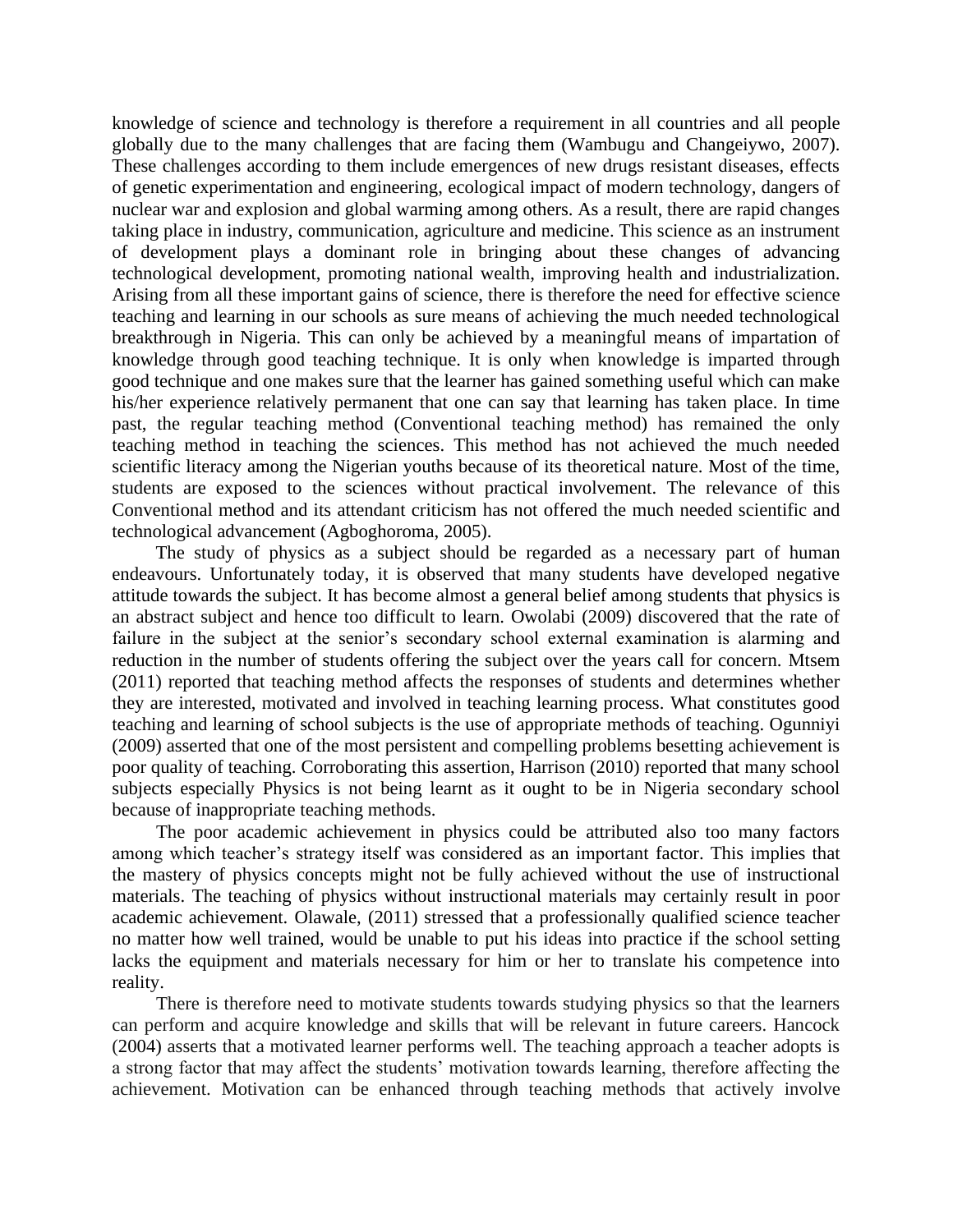students (Keraro, 2006). A teaching method that would help student's to find satisfaction in the subject matter and also make the subject matter relevant to the needs of the leaner would be necessary to motivate them. It is important that a teacher adopts a teaching approach that will enhance the four dimensions of motivation, namely attention, relevance, confidence and satisfaction to learn academic subject matter. Most of the tasks found in physics course that a student is required to perform are not inherently interesting or enjoyable. There is need for a teaching strategy that will promote more active and positive performance (Ryan & Deci, 2000). Therefore, a teaching approach that has continuous feedback to the performance of students can motivate students to value and self-regulate the academic activities, carrying them out on their own. Adeyemo (2010), listed some essential feature that will help learners easily comprehend physics. These according to him include:

- 1. The method of teaching physics should be guided discovery method instead of the old and routine lecture method used in teaching the subject. This was recommended due to the fact that learning efficiency and effectiveness takes place during explanation and discussion.
- 2. There should be interaction between the teacher and students, to enable students to expose their minds and what and when, they find difficult they encounter.
- 3. It was also recommended that each topic should have a target and specific objectives rob a met at the end of this lesson. This is necessary and important if physics is to be appreciated by the students and community at large. Before a topic could be appreciated, it must have attainable goals and objectives and if these objectives are not met, then it is said to be aimlessly taught and of course, have no contribution to the development of students in terms of cognitive, affective and psychomotor domains hence have nothing to add to the society.
- 4. It is recommended that emphasis should be placed on both theoretical aspect and practical aspects of the subject. This is recommended so that any theory taught in physics could be tested, trusted and consistent at any given situation.

This has led to the development of new teaching approaches for the impartation of knowledge in the sciences and among these techniques are problem solving and mastery learning approaches.

Mastery Learning Approach (MLA) is an instructional method where students are allowed unlimited opportunities to demonstrate mastery of content taught. (Wambugu and Changeiywo, 2008). MLA involves breaking down the subject matter to be learned into units of learning, each with its own objectives. Adepoju (2002) refers to mastery learning as an innovation which in its various forms is designed towards making learners to perform beautifully well in an academic task. Also Adeyemi (2007) described mastery learning as a teaching strategy that involves a pre-specified criterion level of performance which students must master in order to complete the instruction and move on. According to him, mastery learning involves frequent assessment of students' progress, it provides corrective instruction and emphasizes on all participation, feedback and reinforcement. In the same vein, Wambugu and Changeiywo (2007) opined that MLA helps the students to acquire prerequisite skills to move to the next unit. Mastery of each unit is shown when the students acquire the set pass mark of a diagnostic test. The teacher is also required to do task analysis and state the objectives before designating the activities. MLA can help the teacher to know students area of weakness and correct it thus breaking the cycle of failure. Results from research studies carried out on MLA suggest that the approach yields better retention and transfer of material, yield greater interest and more positive attitude in various subjects than Non-Mastery Learning Approaches (Ngesa, 2002; Wachanga and Gamba, 2004 and Wambugu and Changeigwo, 2007).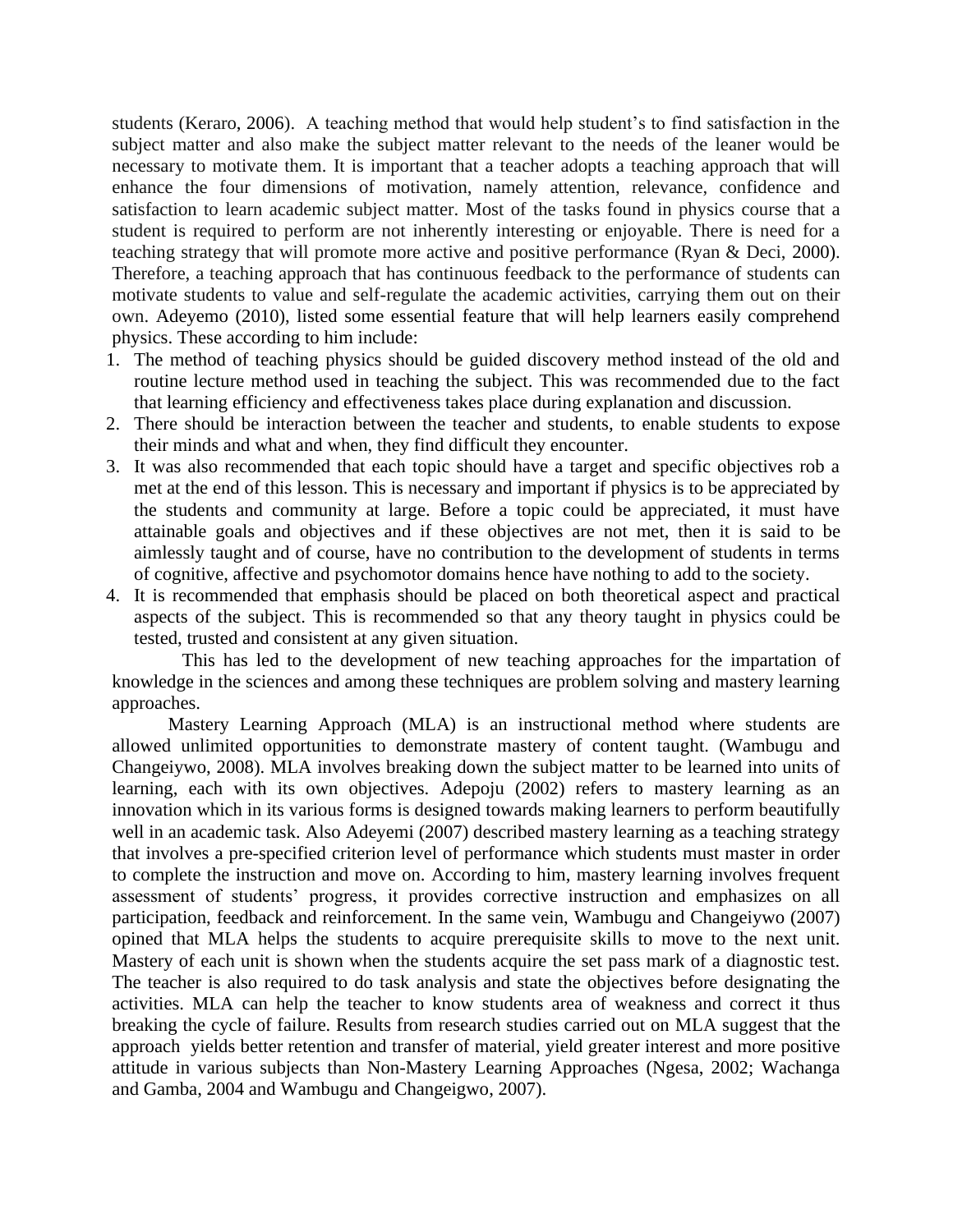Problem-solving approach (PSA) is used to refer to many contextualized approaches to instruction sharing that much of the learning and teaching is anchored in concrete problems (Evenson & Hmelo, 2000). Problem-solving approach is a process which covers a wide range of mental abilities. Students should realize what and why they are doing, and know the strengths of these strategies, in order to understand the strategies completely and be able to select appropriate ones (Telli, Brok, Tekkaya, & Cakiroglu, 2009). In the words of Erdemir, (2009), "Problemsolving also involves a student's willingness to accept challenges. Accepting a challenge in this context means that the student is willing to find appropriate methods to solve a problem". Normah and Salleh (2006) discovered that students who can successfully solve a problem possess good reading skills, have the ability to compare and contrast various cases, can identify important aspects of a problem, can estimate and create analogies and attempt trying various strategies. It can be concluded in the words of Hetherington and Parke (1999), "Problem solving involves a higher level of information processing than the other functions and mobilizes perception, attention and memory in a concerted effort to reach a higher goal". Problem solving approach generate students' interest and motivation and improve scientific process skills (Tatar & Oktay, 2011).

It is in the light of the foregoing that this study was designed to find out the effects of problem solving approach and mastery learning approach on the interest and achievement of physics students in secondary schools. These strategies will be investigated to see if they have positive or negative effect on student's interest and achievement in physics and to identify which strategy is more suitable in improving students' interest and achievement in physics in secondary schools.

### **Research Questions**

In determining the effects of PSA and MLA on students' achievements in physics, the researchers asked the following questions;

- 1. What is the difference between the mean achievement score of students taught using PSA and students taught using MLA in physics in secondary schools?
- 2. What is the difference between the interest rating of students taught using PSA and students taught using MLA in physics in secondary schools?
- 3. To what extent does PSA affect the interest of physics students in secondary schools?
- 4. To what extent does MLA affect the interest of physics students in secondary schools?
- 5. What is the impact of PSA on students' achievement in physics in secondary schools?
- 6. What is the impact of MLA on students' achievement in physics in secondary schools?

### **Hypotheses**

The hypotheses formulated for this study were drawn from the questions asked above.

- 1. There is no significant difference in the mean score of students taught physics using PSA and those taught using MLA.
- 2. There is no significant difference between the interest of students taught physics using PSA and those taught using MLA.
- 3. There is no significant difference between the interest of students taught physics using PSA and those taught using the conventional approach.
- 4. There is no significant difference between the interest of students taught physics using the conventional method and those taught using MLA.
- 5. There is no significant difference in the mean achievement score of students taught physics using PSA and those taught using the conventional approach.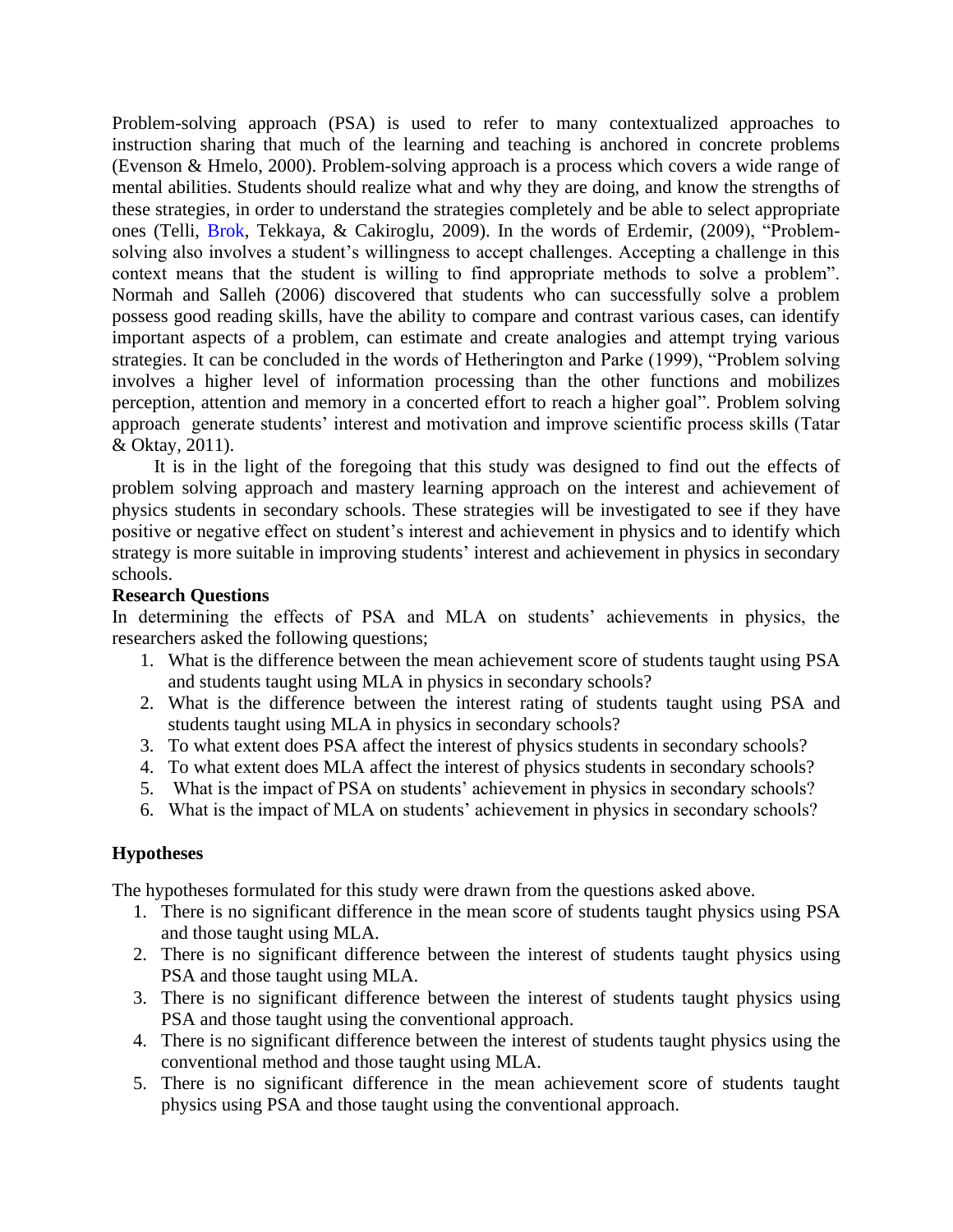**6.** There is no significant difference between the mean achievement score of students taught physics using MLA and those taught using the conventional approach.

### **Method**

The study employed a quasi-experimental research design represented by 3x2 factorial designs. Symbolically, the research design is represented in **figure 1**as shown below:

Experimental group  $1(E_1) = O_1 \longrightarrow X \longrightarrow O_2$ Experimental group  $11(E_2) =$  O<sub>1</sub>  $\longrightarrow Y \longrightarrow 0_2$ Control group  $(C) = O_1 \longrightarrow Z \longrightarrow O_2$ Where  $O_1$  = Pre-test,  $O_2$  = Post-test, Z = Traditional Method (TM) or Conventional Approach  $X =$  Problem Solving Approach (PSA),  $Y =$  Mastery Learning Approach (MLA) **Figure 1.**

The illustration in figure 1 shows that the experimental group  $1(E_1)$  received the pre-test, the treatment X and the post-test, Experimental group  $11(E_2)$  received a pre-test followed by the treatment Y and then the post-test and the Control group (C) received a pre-test, the treatment Z and post-test. Experimental group I and II were taught using MLA and PSA respectively while groups III were taught using LM or conventional approach. The sample of study involves 64 students from three intact classes in three different secondary schools in Lafia educational zone and the sampling technique used was simple random sampling. The instruments developed for this research are the Physics Achievement Test (PAT) and Physics Interest Rating Scale (PIRS).

#### **Results**

The data are presented according to the research questions and hypotheses formulated for this study.

**Research Question 1:** What is the difference between the mean achievement score of students taught using PSA and those taught using MLA in physics in secondary schools?

In order to answer research question 1, the mean and standard deviation of student's scores in the various groups were calculated as shown in table 2

### **Table 1:**

Pre-test Post-test S/N Schools Groups N X SD X SD Mean Gain Score 1. A PSA 15 11.07 2.93 14.33 2.98 3.26 2. B MLA 19 10.40 3.22 10.83 3.29 0.43 Total 34

Mean, Standard Deviation and Mean Gain scores of PAT Pre-test and Post-test from PSA and MLA groups

The result of table 1 shows there is significant increase in post-test scores when compared to the pre-test scores for both groups. The result also shows that the PSA groups mean gain score was higher than that of the MLA group which means that there is a difference between students taught physics using PSA and those taught using MLA.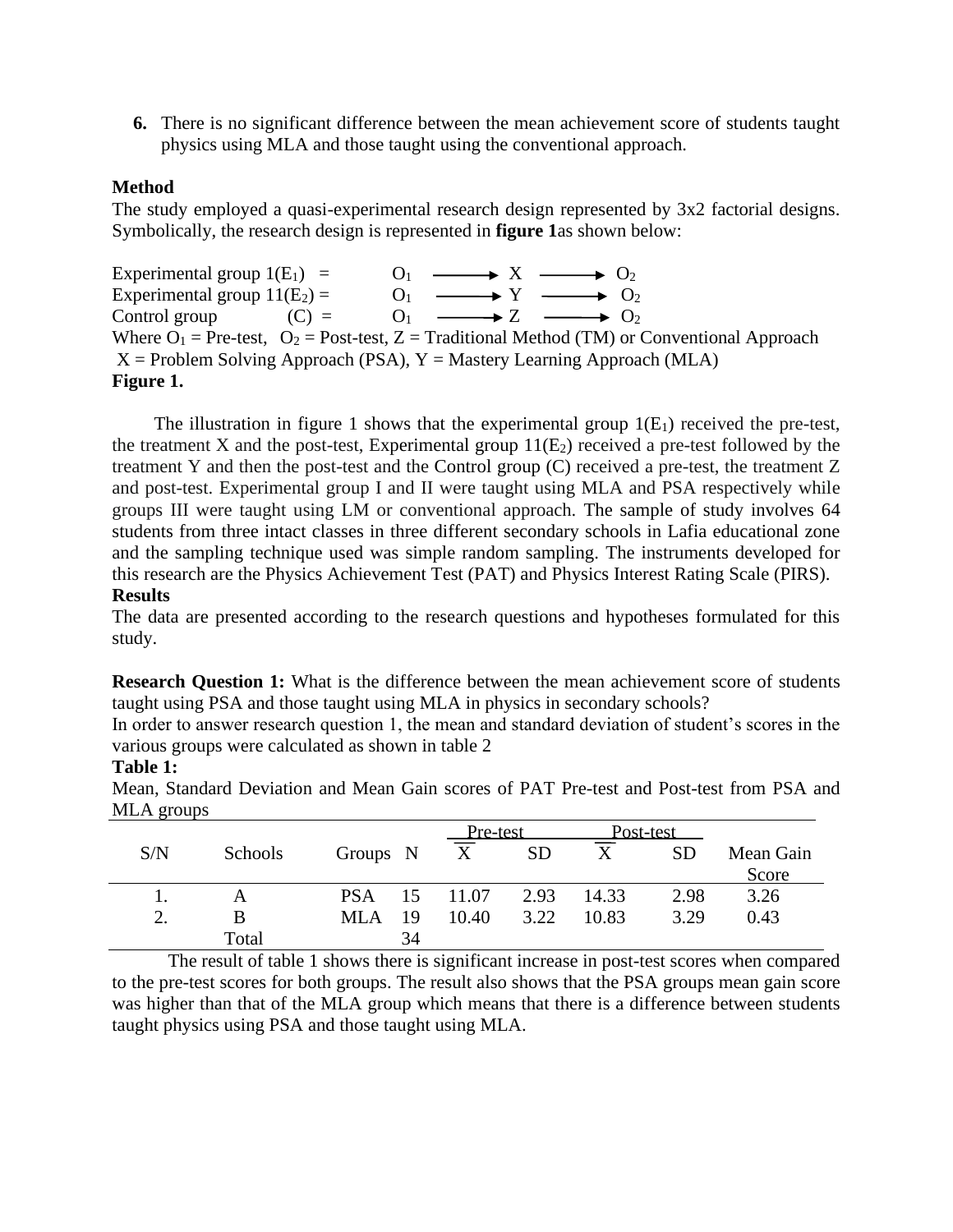**Null Hypotheses 1:** There is no significant difference in the mean achievement score of students taught physics using PSA and those taught using MLA.

| t-test analysis of Post-test mean achievement scores from PSA and MLA groups. |                |               |    |       |      |    |      |       |  |  |
|-------------------------------------------------------------------------------|----------------|---------------|----|-------|------|----|------|-------|--|--|
| S/N                                                                           | <b>Schools</b> | <b>Groups</b> |    |       |      |    |      |       |  |  |
|                                                                               |                | PSA           |    | 14.33 | 2.98 |    |      |       |  |  |
|                                                                               |                |               |    |       |      | 32 | 3.27 | 0.001 |  |  |
|                                                                               |                | MLA           | 19 | 10.83 | 3.29 |    |      |       |  |  |
|                                                                               |                | Total         | 34 |       |      |    |      |       |  |  |

**Table 2**

From table 2, the p value (0.001) is less than  $\alpha = 0.05$ computed t-test is greater that the tcritical value. On this basis, the null hypothesis is rejected. This implies that there is a significant difference between students taught physics using PSA and those taught using MLA.

**Research Question 2:** What is the difference between the interest of students taught using PSA and those taught using MLA in physics in secondary schools? **Table 3**

Mean statistics of the responses from the PIRS Pre-test of PSA and MLA groups.

| S/N | School | Group      | Scale $(x)$    |     | Frequency (f) | fx  |      |
|-----|--------|------------|----------------|-----|---------------|-----|------|
|     | A      | <b>PSA</b> | Yes            | (3) | 154           | 462 |      |
|     |        |            | No             | (2) | 118           | 236 | 2.42 |
|     |        |            | Undecided      |     | 28            | 28  |      |
|     |        |            | Total          |     | 300           | 726 |      |
| 2.  | B      | <b>MLA</b> | Yes            | (3) | 166           | 498 |      |
|     |        |            | N <sub>0</sub> | (2) | 129           | 258 | 2.54 |
|     |        |            | Undecided      | (1) | 5             | 5   |      |
|     |        |            | Total          |     | 300           | 761 |      |

### **Table 4**

Mean statistics of the responses from the PIRS Post- test of PSA and MLA groups.

| S/N | School | Group      | Scale $(x)$    |     | Frequency (f) | fx       |      |
|-----|--------|------------|----------------|-----|---------------|----------|------|
|     | A      | <b>PSA</b> | Yes            | (3) | 180           | 540      |      |
|     |        |            | N <sub>0</sub> | (2) | 108           | 216      | 2.56 |
|     |        |            | Undecided      |     | 12            | 12       |      |
|     |        |            | Total          |     | 300           | 768      |      |
| 2.  | B      | <b>MLA</b> | Yes            | (3) | 173           | 519      |      |
|     |        |            | N <sub>0</sub> | (2) | 127           | 254      | 2.57 |
|     |        |            | Undecided      |     | $\Omega$      | $\Omega$ |      |
|     |        |            | Total          |     | 300           | 773      |      |

The result of table 3 and 4 with regards to the groups mean statistics shows that there is a difference between the pre-test and post-test on the interest of students taught physics using PSA and those taught using MLA. The result from the post-test simply states that those students who were taught physics using MLA had more positive interest in physics compared to those taught using PSA.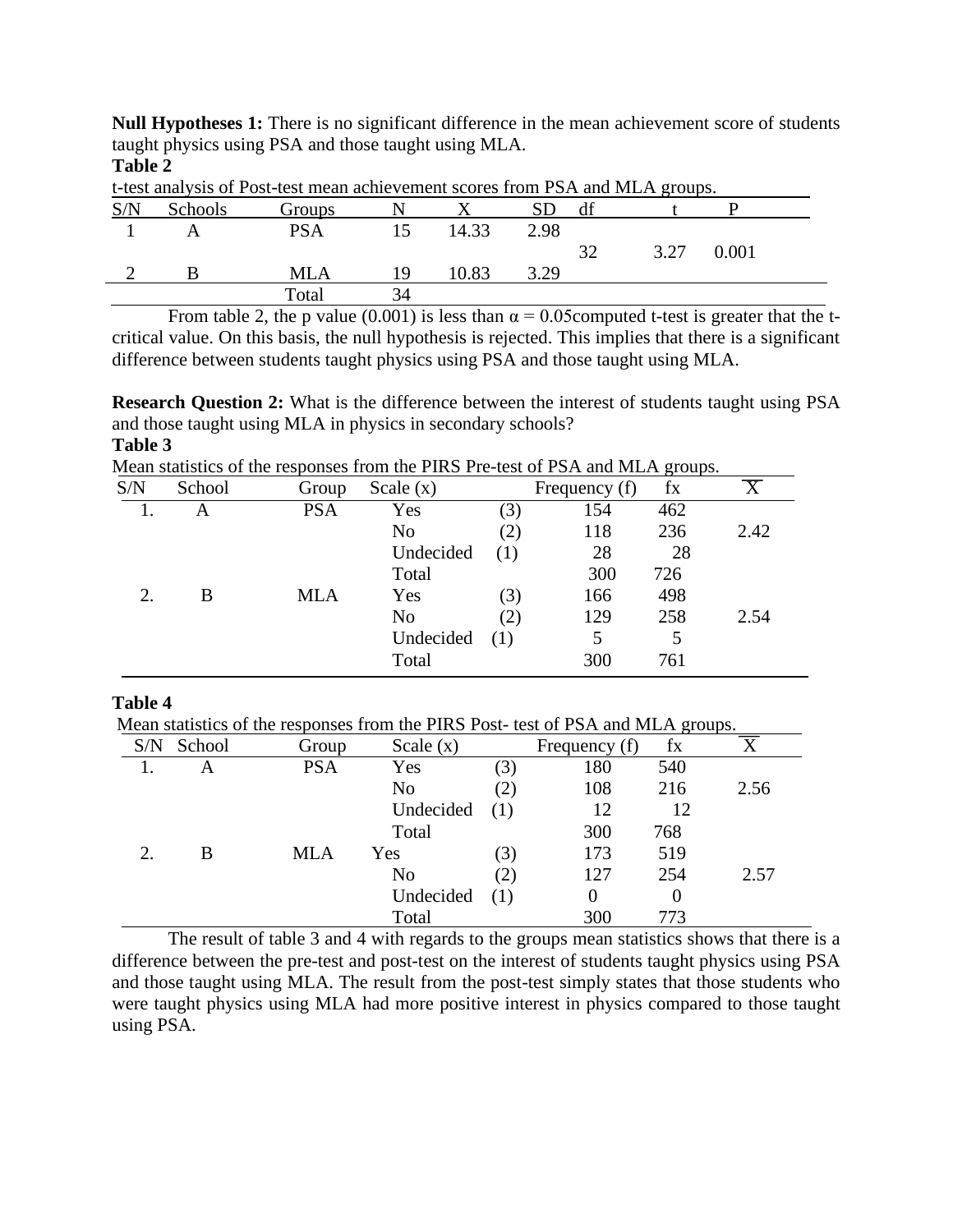**Null Hypothesis 2:** There is no significant difference between the interest of students taught physics using PSA and those taught using MLA. **Table 5**

|              | result of the chi-square maepenaent test anarysis of I five for Fort and METT groups. |       |                   |                 |                          |  |                     |                |  |  |  |  |
|--------------|---------------------------------------------------------------------------------------|-------|-------------------|-----------------|--------------------------|--|---------------------|----------------|--|--|--|--|
| Cell         | $f_{o}$                                                                               | $f_e$ | $f_{o}$ - $f_{e}$ | $(f_o - f_e)^2$ | $(f_o - f_e)^2 / f_e$ df |  | Calculated Critical |                |  |  |  |  |
|              |                                                                                       |       |                   |                 |                          |  | $\mathrm{X}^2$      | $\mathrm{X}^2$ |  |  |  |  |
|              | 180                                                                                   | 176.5 | 3.5               | 12.55           | 0.069                    |  |                     |                |  |  |  |  |
| $\mathbf{I}$ | 173                                                                                   | 176.5 | $-3.5$            | 12.55           | 0.069                    |  |                     |                |  |  |  |  |
| Ш            | 108                                                                                   | 117.5 | $-9.5$            | 90.25           | 0.768                    |  | 13.67               | 5.99           |  |  |  |  |
| IV           | 127                                                                                   | 117.5 | 9.5               | 90.25           | 0.768                    |  |                     |                |  |  |  |  |
| V            | 12                                                                                    | 6     | 6                 | 36.00           | 6.000                    |  |                     |                |  |  |  |  |
| VI           |                                                                                       | -6    | -6                | 36.00           | 6.000                    |  |                     |                |  |  |  |  |
| Total 600    |                                                                                       |       |                   |                 | 13.67                    |  |                     |                |  |  |  |  |

Result of the chi-square independent test analysis of PIRS for PSA and MLA groups.

From table 5, the calculated chi-square is greater than the critical value. On this basis, the null hypothesis is rejected. This implies that there is significant difference between the interest of students taught physics using PSA and those taught using MLA.

**Research Question 3**: To what extent does PSA affect the interest of physics students in secondary schools?

### **Table 6**

A comparison of the Mean Interest Rating of the Pre-test and Post-test of PSA group.

| Pre-test |            |  |     |     |      | ັ<br>Post-test |     |     |          | Mean |
|----------|------------|--|-----|-----|------|----------------|-----|-----|----------|------|
| School   | Group      |  |     | fx  |      | X              |     | İΧ  |          | Gain |
|          | <b>PSA</b> |  | 154 | 462 |      |                | 180 | 549 |          |      |
|          |            |  | 118 | 236 | 2.42 | $\mathcal{D}$  | 108 |     | 216 2.56 | 0.14 |
|          |            |  | 28  | 28  |      |                |     |     |          |      |
|          | Total      |  | 300 | 726 |      |                | 300 | 768 |          |      |

The result of table 6 shows an increase in the mean statistics of post-test scores when compared to the pre-test scores. The result also shows that the PSA had an impact on the students' interest in physics.

**Null Hypothesis 3:** There is no significant difference between the interest of students taught physics using PSA and those taught using the conventional approach.

## **Table 7**

Result of the chi-square independent test analysis of PIRS for PSA and Conventional Approach groups.

| $e^{2\alpha}$      |         |       |                   |                 |                          |   |                              |                |
|--------------------|---------|-------|-------------------|-----------------|--------------------------|---|------------------------------|----------------|
| Cell               | $f_{o}$ | $f_e$ | $f_{o}$ - $f_{e}$ | $(f_o - f_e)^2$ | $(f_o - f_e)^2 / f_e$ df |   | Calculated Critical<br>$X^2$ | $\mathrm{X}^2$ |
|                    | 180     | 181.6 | $-1.6$            | 2.56            | 0.014                    |   |                              |                |
| $\mathbf{I}$       | 365     | 363.3 | 1.6               | 2.89            | 0.008                    |   |                              |                |
| $\mathop{\rm III}$ | 108     | 106.7 | 1.3               | 1.69            | 0.016                    | 2 | 0.06                         | 5.99           |
| IV                 | 212     | 213.3 | $-1.3$            | 1.69            | 0.008                    |   |                              |                |
| V                  | 12      | 11.67 | 0.33              | 0.11            | 0.009                    |   |                              |                |
| VI                 | 23      | 23.33 | $-0.33$           | 0.11            | 0.005                    |   |                              |                |
| Total 900          |         |       |                   |                 | 0.06                     |   |                              |                |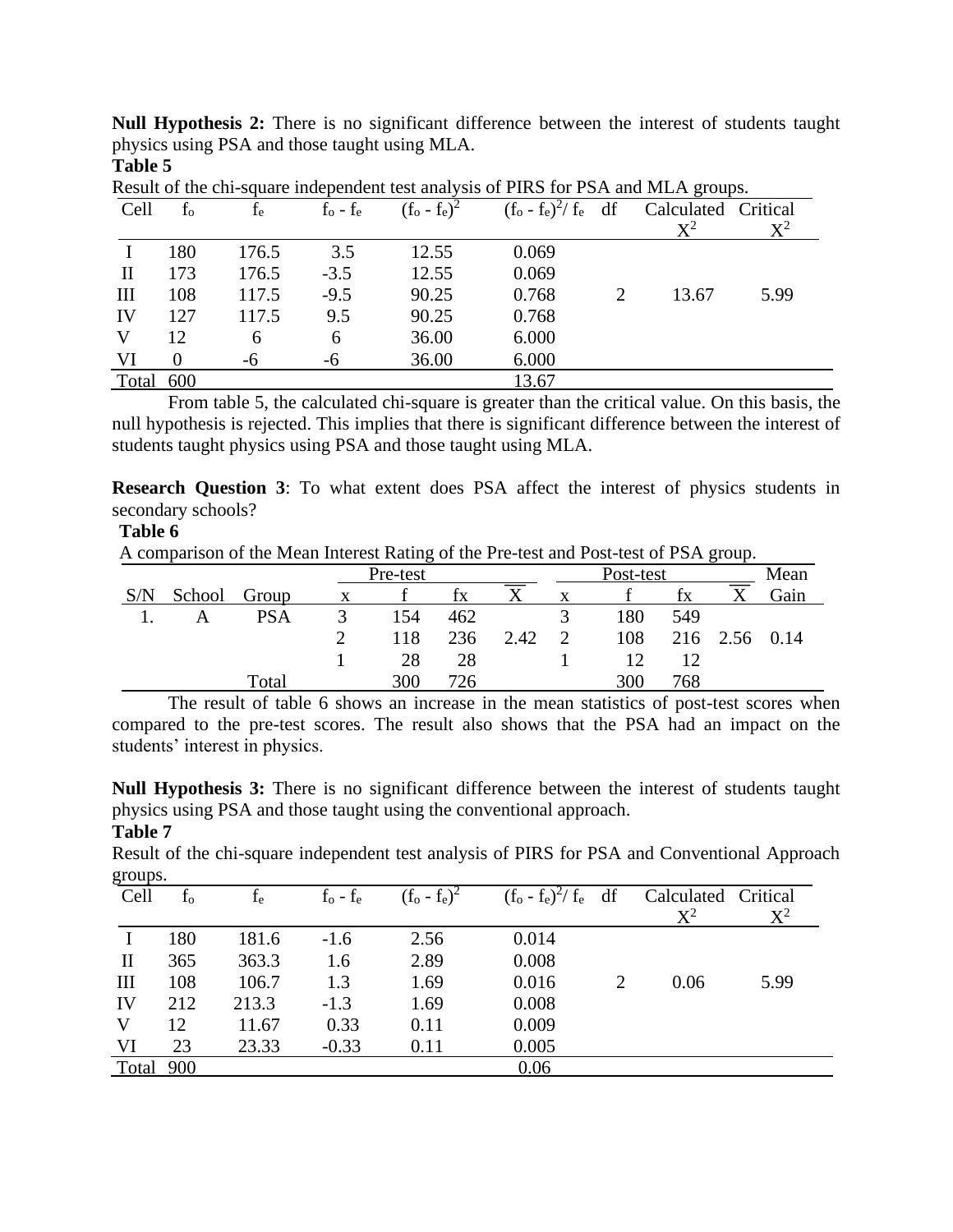From table 7, the calculated chi-square is less than the critical value. On this basis the null hypothesis is accepted which means that there is no significant difference between the interest of students taught physics using PSA and those taught using conventional approach.

**Research Question 4:** To what extent does MLA affect the interest of physics students in secondary schools?

A comparison of the Mean Interest Rating of the pre-test and post-test of MLA group.

|        |       |   | Pre-test |     |      | Post-test     |     |     |  | Mean |
|--------|-------|---|----------|-----|------|---------------|-----|-----|--|------|
| School | Group | X |          | İХ  |      |               |     | tх  |  | Gain |
|        | MLA   |   | 166      | 498 |      |               | 173 | 519 |  |      |
|        |       |   | 129      | 258 | 2.53 | $\mathcal{D}$ | 127 | 254 |  | 0.04 |
|        |       |   |          |     |      |               |     |     |  |      |
|        | Total |   | 300      | 761 |      |               | 300 | 773 |  |      |
|        |       |   |          |     |      |               |     |     |  |      |

The result of table 8 shows an increase in the mean statistics of post-test scores when compared to the pre-test scores. The result also shows that the method MLA had an impact on the students' interest in physics.

**Null Hypothesis 4:** There is no significant difference between the interest of students taught physics using the conventional method and those students taught using MLA. **Table 9**

Result of the chi-square independent test analysis of PIRS for Conventional Approach and MLA groups.

| $5.04 \text{p}$ . |          |       |                   |                 |                          |                             |                              |       |
|-------------------|----------|-------|-------------------|-----------------|--------------------------|-----------------------------|------------------------------|-------|
| Cell              | $f_{o}$  | $f_e$ | $f_{o}$ - $f_{e}$ | $(f_o - f_e)^2$ | $(f_o - f_e)^2 / f_e$ df |                             | Calculated Critical<br>$X^2$ | $X^2$ |
|                   | 365      | 358.7 | 6.3               | 39.69           | 0.111                    |                             |                              |       |
| $\mathbf{I}$      | 173      | 179.3 | $-6.3$            | 39.69           | 0.221                    |                             |                              |       |
| III               | 212      | 213.3 | $-14$             | 196             | 0.008                    | $\mathcal{D}_{\mathcal{L}}$ | 10.60                        | 5.99  |
| IV                | 127      | 113   | 14                | 196             | 0.016                    |                             |                              |       |
| V                 | 23       | 15.33 | 7.67              | 58.83           | 3.838                    |                             |                              |       |
| VI                | $\Omega$ | 7.67  | 7.67              | 58.83           | 3.838                    |                             |                              |       |
| Total 900         |          |       |                   |                 | 10.60                    |                             |                              |       |

From table 9, the calculated chi-square is greater than the critical value. On this basis the null hypothesis is rejected which means that there is significant difference between the interest of students taught physics using conventional approach and those taught using MLA approach.

**Research Question 5:** What is the impact of PSA on students' achievement in physics in secondary schools?

# **Table 10**

Mean Standard Deviation and Mean Gain scores of PAT Pre-test and Post-test from PSA group.

|     |                |                  | <u>Pre-test</u> |           |       | Post-test | Mean Gain |
|-----|----------------|------------------|-----------------|-----------|-------|-----------|-----------|
| S/N | <b>Schools</b> | Groups N         |                 | <b>SD</b> |       |           | score     |
|     |                | <b>PSA</b><br>15 | 11.07           | 2.93      | 14.33 | 2.98      | 3.26      |
|     |                | Total<br>15      |                 |           |       |           |           |

**Table 8**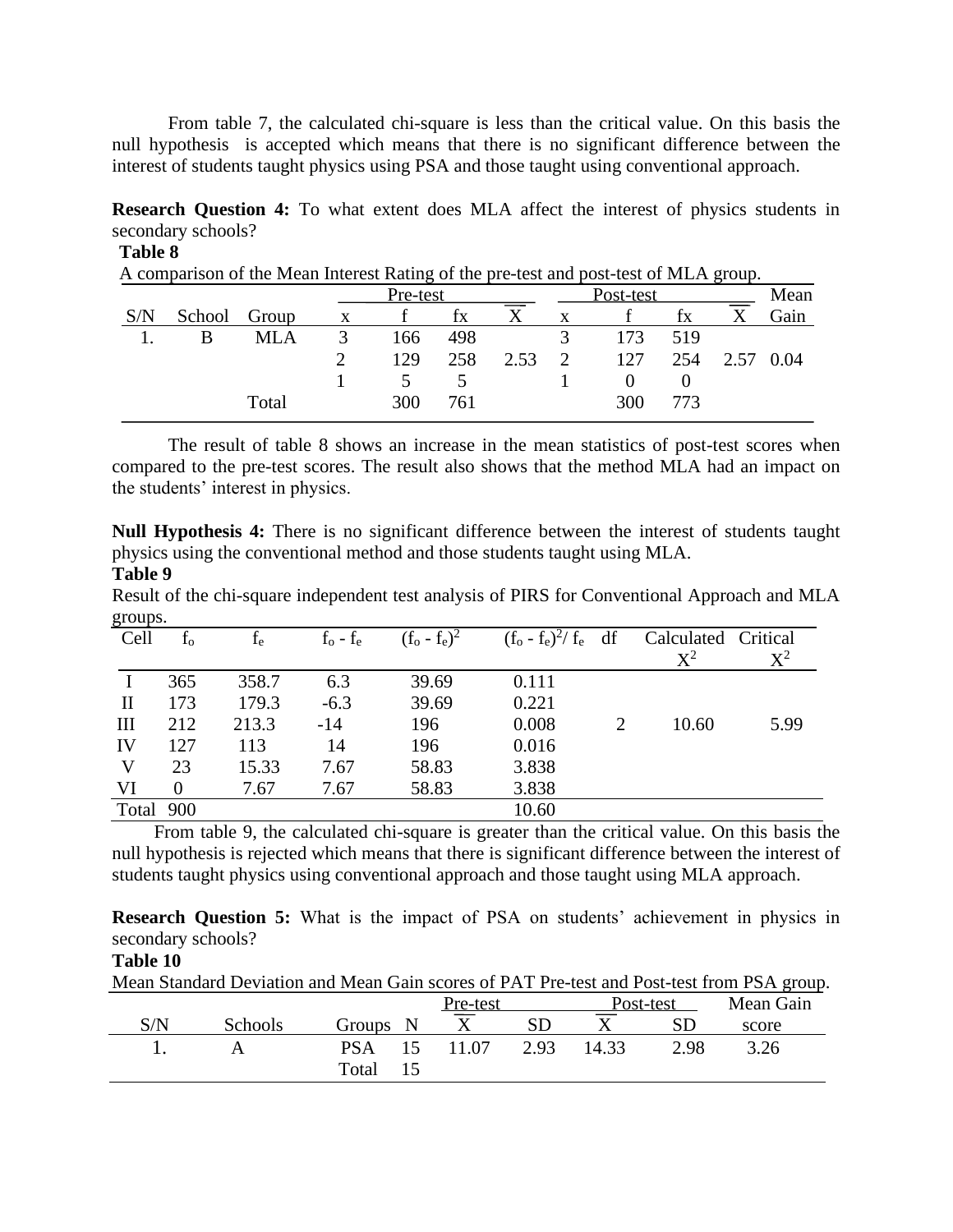The result from table 10 shows that there is significant increase in the mean score and standard deviation of the post-test when compared to the pre-test. This implies that there was an increase in the students' achievement after being taught physics using the PSA approach.

**Null Hypothesis 5:** There is no significant difference in the mean achievement score of students taught physics using PSA and those students taught using the conventional approach. **Table 11**

The result of the t-test analysis of PAT Post-test mean achievement scores for PSA and Conventional approach groups.

| S/N | Schools | Groups                     | N  | X        | S.D  | df |           |
|-----|---------|----------------------------|----|----------|------|----|-----------|
|     |         | <b>PSA</b>                 |    | 15 13.20 | 3.62 | 43 | 1.43 0.07 |
|     | Total   | CONVENTIONAL 30 12.87 3.72 | 45 |          |      |    |           |

From table 11, the computed t value is 1.43 while p - value is 0.07 at df = 43;  $\alpha = 0.05$ . Since p - value (0.01) is less than  $\alpha = 0.05$ , the null hypothesis is rejected which implies that there is a significant difference between the mean achievement score of students taught physics using PSA and those taught using conventional approach.

**Research Question 6:** What is the impact of MLA on students' achievement in physics in secondary schools?

### **Table 12**

Mean, Standard Deviation and Mean Gain Scores of the PAT Pre-test and Post-test from MLA group.

|     |         |              |       | Pre-test  |       | Post-test |                 |
|-----|---------|--------------|-------|-----------|-------|-----------|-----------------|
| S/N | Schools | Groups N     |       | <b>SD</b> |       | <b>SD</b> | Mean Gain Score |
|     |         | 19<br>MLA    | 10.40 | 3.22      | 10.83 | 3.29      | 0.43            |
|     |         | Total<br>1 Q |       |           |       |           |                 |

The result of table 12 shows that there is significant increase in the mean score and standard deviation of post-test when compared to the pre-test of the groups. The result implies that there was an increase in the students' achievement after being taught physics using the MLA approach.

**Null Hypothesis 6:** There is no significant difference between the mean achievement score of students taught physics using MLA and those students taught using the conventional approach. **Table 13**

Result of the t-test analysis of PAT Post-test mean achievement scores for MLA and conventional approach groups.

| S/N | Schools Groups |    |          | S.D  |    |            |
|-----|----------------|----|----------|------|----|------------|
|     | MLA            | 19 | 10.83    | 3.29 |    |            |
|     |                |    |          |      | 47 | 2.02 0.001 |
|     | C CONVENTIONAL |    | 30 12.87 | 3.72 |    |            |
|     | Total          | 49 |          |      |    |            |

From table 13, the calculated t value is 2.02 and p - value is 0.001 at df = 47;  $\alpha$  = 0.05. Since p - value (0.001) is less than  $\alpha = 0.05$ , the null hypothesis is rejected which simply mean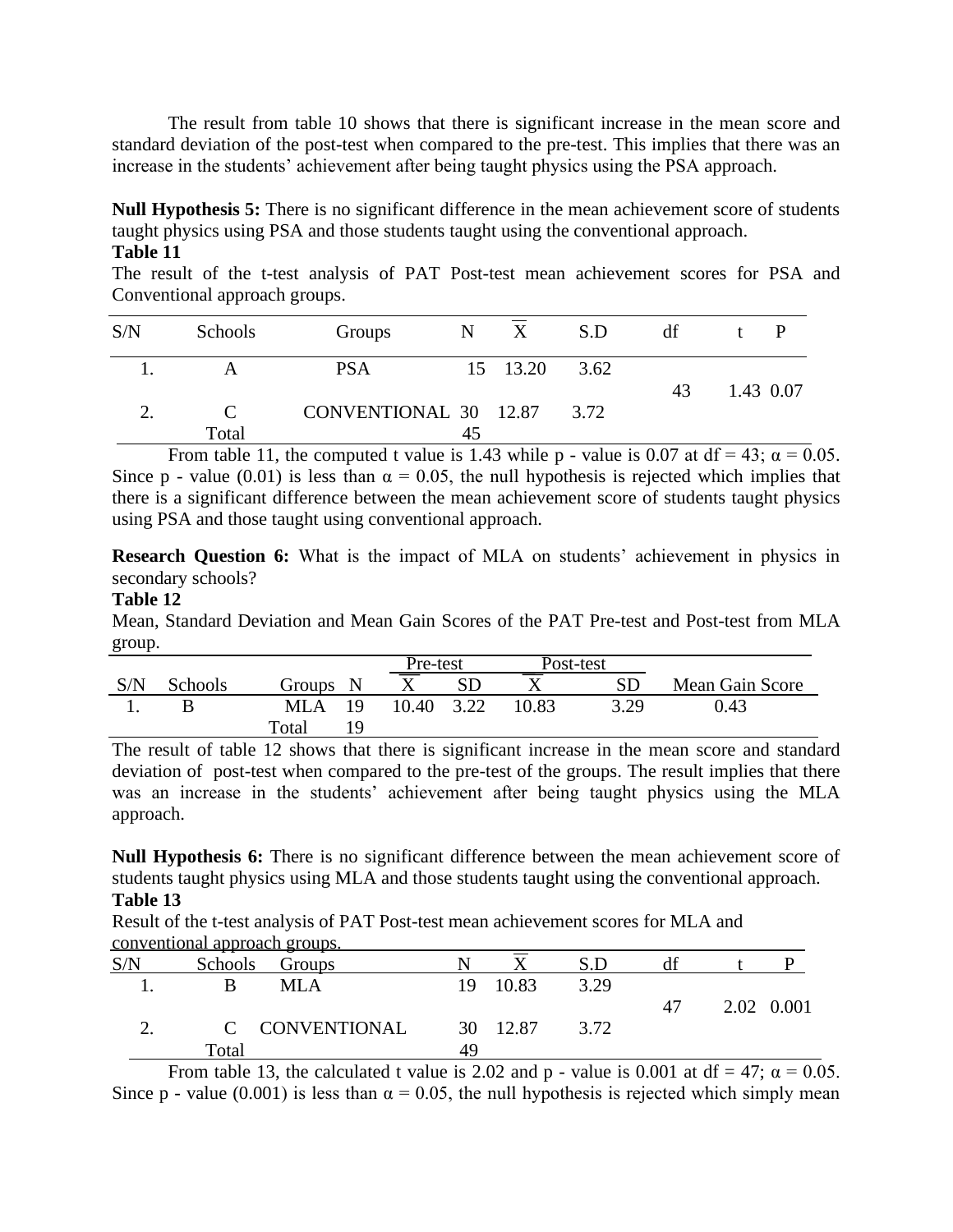that there is a significant difference between the mean achievement score of students taught physics using MLA and those using conventional approach.

#### **Discussion**

The major issue addressed in this study was to determine the effects of problem solving approach and mastery learning approach on the interest and achievement of physics students in secondary schools. In this study therefore, it was found that both problem solving approach (PSA) and mastery learning approach (MLA) enhanced achievement of students in physics but this was more in the case of problem solving approach. This is in agreement with the findings of This is in agreement with Sungur and Tekkaya (2006) who found out those students in an experimental PSA group scored higher on task value (i.e., interest, importance, and utility) than students in the teacher-centered group. Also, Hwang and Kim (2006) demonstrated that PSA students reported higher enjoyment and interest in the academic pursuit. Gallagher (1997) who also said PSA assessment should be structured so that students can display their understanding of problems and their solutions in contextually meaningful way. The results for skill development consistently favour PSA instruction. Problem solving approach generates students' interest and motivation and improve scientific process skills (Tatar & Oktay, 2011). Also mastery learning approach (MLA) enhances achievement in physics than conventional lecture method. This is also in agreement with Anderson, (2000) whose investigation showed that MLA lead to higher achievement in all students as compared to more traditional forms of teaching. Despite the empirical evidence, many mastery programs in schools have been replaced by more traditional forms of instruction due to the level of commitment required by the teacher and the difficulty in managing the classroom when each student is following an individual course of learning.

#### **Conclusion/Recommendations**

Based on the results of this study, it can be concluded that the use of PSA is the most suitable method for teaching physics and hence it should be preferred to the conventional approach (Lecture method). The use of PSA boosts learner achievement in Physics as it inculcates the required Physics knowledge, critical thinking, evaluation, cooperative and collaborative learning and communication skills in the learners in a better way compared to the use of MLA and conventional approach. This was evidenced by the superior grades achieved by learners exposed to PSA. It is obvious from the results of this study that improved learning ability of the students depends on their exposure to many teaching strategies. Therefore, in order to improve senior secondary school learning ability in physics, all the stakeholders in teaching and learning should embrace the PSA in secondary schools. In view of these findings, the idea of the physics teachers limiting students to conventional/traditional method should be discouraged. Physics teachers should encourage team work among physics students in order to work together cooperatively.

Availability and proper use of learning resources enhances the teaching of Physics. This is evidenced by the fact that teachers reported that schools with proper and adequate resources will boost their chances of using PSA which eventually enhances learners' achievement in Physics.

The findings from this study "Effects of PSA and MLA on the interest and achievement of physics students have some implications on the following: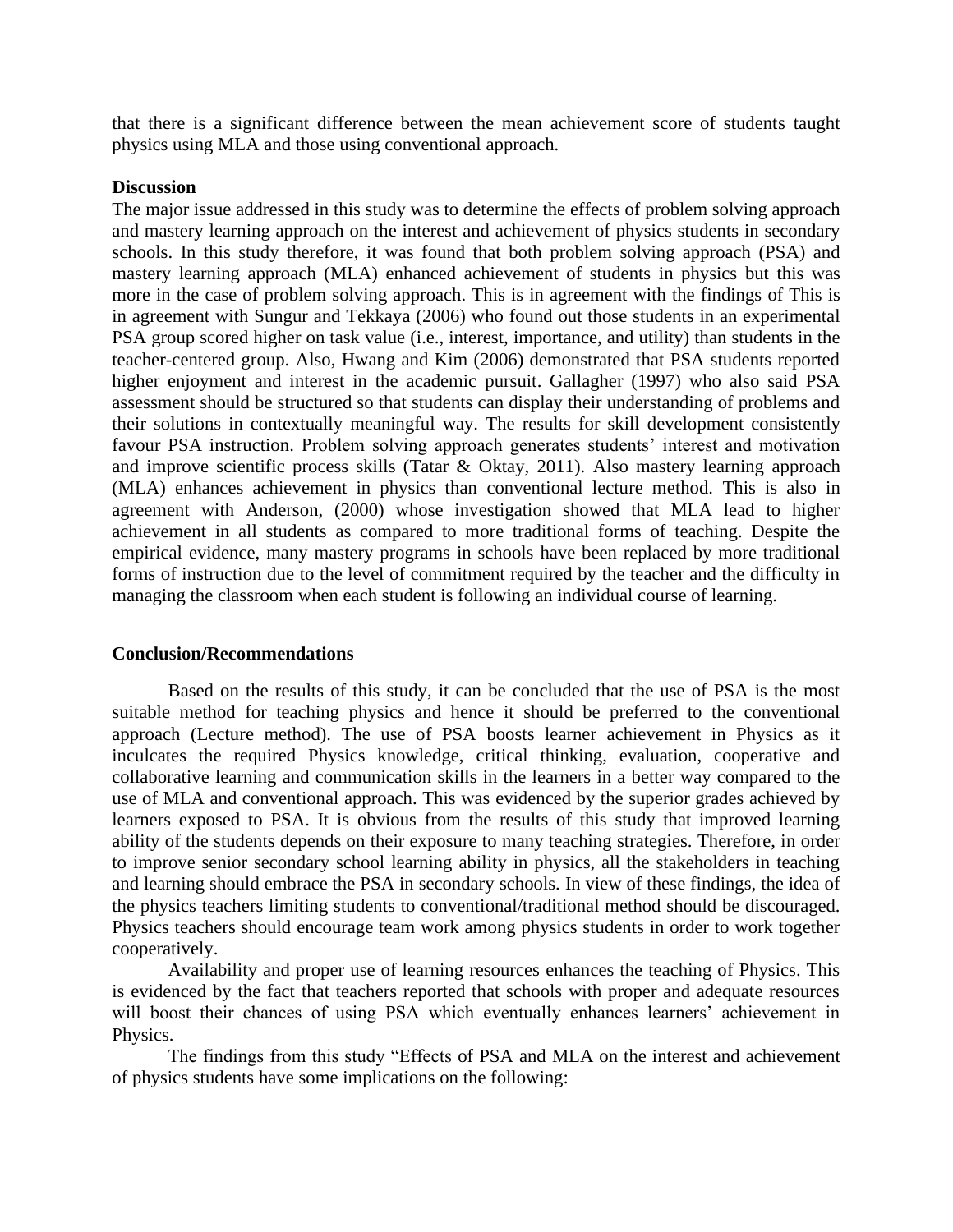- 1. There is a need for the physics teachers to look into the teaching method used in teaching physics. The use of PSA as a teaching method for the subject physics will improve the performance of students in physics.
- 2. The educational policy makers need to formulate a policy that will ensure adequate provision of instructional materials, both foreign and local since PSA requires the use of different instructional materials to make learning real and effective.
- 3. Seminars and Workshops should be mounted for physics teachers to train them on how to use the problem solving approach in teaching physics.
- 4. The physics curriculum needs to be looked into by the Nigerian Educational Research and Development Council (NERDC) in order to organize the physics scheme and create more time for physics students to improve in their thinking and problem solving skills.
- 5. The curriculum developers should restructure the physics syllabus and create more time for PSA to be used by teachers in teaching physics in schools.

## **References**

- Adepoju, A. A. (2002). Mastery learning strategies and secondary school teaching. In Ayodele, S. O. (ed). *Teaching Strategies for Nigerian Secondary School.* Ibadan: Power House Press and Publishers
- Adeyemi, B. A. (2007). Learning social studies through mastery approach. *Educational Research and Review* 2(4): 060-063. Retrieved online at http://www.academicjournals.org/ERR
- Adeyemo S. (2010). Teaching learning of physics in Nigerian secondary schools: The curriculum transformation, issues problems and prospects (International journal of educational research and technology vol. 1)
- Agboghoroma, T. E. (2005). *Effect of cognitive style, school setting and instructional mode on students' knowledge of Integrated Science.* Unpublished Ph.D. Thesis, Delta State University, Abraka
- Anderson, J. (2002). Cognitive psychology and its implication. New York: Freeman.
- Ali, A. & Akubue A. (1998) Discovery and Expansional Text. Presentation Among Anambra, Benue, Imo, Bendel State of Nigeria Sec Sch Mathematics Journal of Research in Learning and Teaching 1 (1), 78-93.
- Erdemir, N. (2009). Determining Students' Attitude towards Physics through Problem Solving Strategy. *Asia-Pacific Forum on Science Learning & Teaching*, *Volume* 10, Issue 2, Article 1, p.5.
- Evenson, D.H. & Hmelo, C.E. (eds) (2000). *Problem-Based Learning: A research perspective on learning interactions.* Lawrence Erlbaum Associates.
- Gallagher, S., Stepien, W., Sher, B., & Workman, D. (1995). Implementing problem-based learning in science classrooms. School Science and Mathematics, 95, 136-146.
- Hancock, D. (2004). Cooperative learning and peer orientation effects on motivation and achievement. Journal of Educational Research, 97(3), 159–166.
- Harrison, C. (2008). Educations for tomorrow's vocational teachers: Overview. Digest No. 67.
- Keraro, F. N., Wachanga, S. W. & Orora, W. (2006). Effects of cooperative concept mapping teaching approach on secondary school students' motivation in biology in Gucha District. Kenya International Journal of Science and Mathematics Education, 5, 111–124.
- Kibler, R.J., Cegala, D.J., Watson, K.W, Barkel, L.L. & David, T.M (1995); Objectives for Instruction and Evaluation. Allyn and Bacon Inc. Toronto, U.S.A.